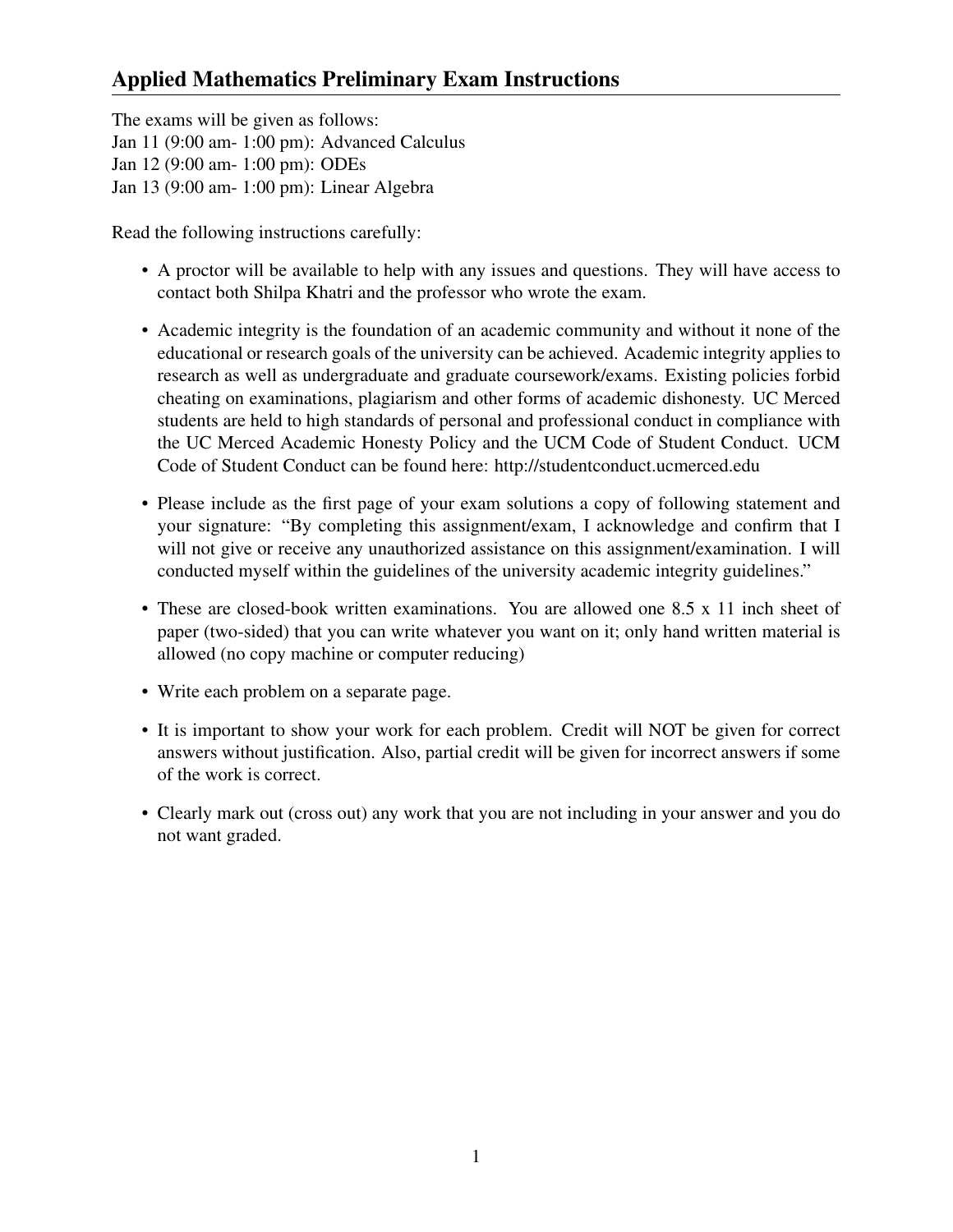# Applied Mathematics, Ordinary Differential Equations Preliminary Exam—January 2022

# Instructions and advice:

- For each problem, read carefully every single question. Then, read carefully every single question again.
- Within each part, questions are often largely independent. Not answering a question will not necessarily prevent you from answering the following ones.
- Make sure to justify all your answers.
- Good luck!

# Part I - Socio-ecological problem

We are interested in modelling the impact of the public environmental concern on the environment. To do so we consider the coupled system of ODE

$$
x' = rx(1 - x) - pxy, \t x(0) = x_0
$$
  

$$
y' = x(1 - y), \t y(0) = y_0
$$

- $x(t)$  represents the damage to the environment at time t: if  $x = 0$  the environment is in perfect condition, if  $x = 1$  the environment is completely ruined.
- $y(t)$  represents the public concern over the environment at tie t:  $y = 0$  means that nobody cares about the environment.  $y = 1$  means that everyone is concerned about the environment.
- We will assume that both  $x$  and  $y$  remain between 0 and 1.
- $p, r \in \mathbb{R}$  are two parameters

## Simple model

In this first question we assume that nobody cares about the environement and so  $y(t) = 0 \quad \forall t \in \mathbb{R}$ . We therefore focus on the following Initial Value Problem (IVP) for  $x(t)$ 

$$
\dot{x} = rx(1-x), \qquad x(0) = x_0 \tag{1}
$$

- 1. Prove that the above IVP has a unique solution for any initial condition  $x_0$  and all parameter r.
- 2. How do you interpret  $r > 0$ ? (hint: remember  $0 \leq x(t) \leq 1...$ )
- 3. From now on we set  $r = 1$ . Sketch the phase diagram for  $(x, \dot{x})$ .
- 4. From your sketched diagram, what is the limit of  $x(t)$  as  $t \to \infty$ ?
- 5. Using the method of your choice, solve the above IVP and find  $x(t)$ .
- 6. If nobody cares, what happen to the environment?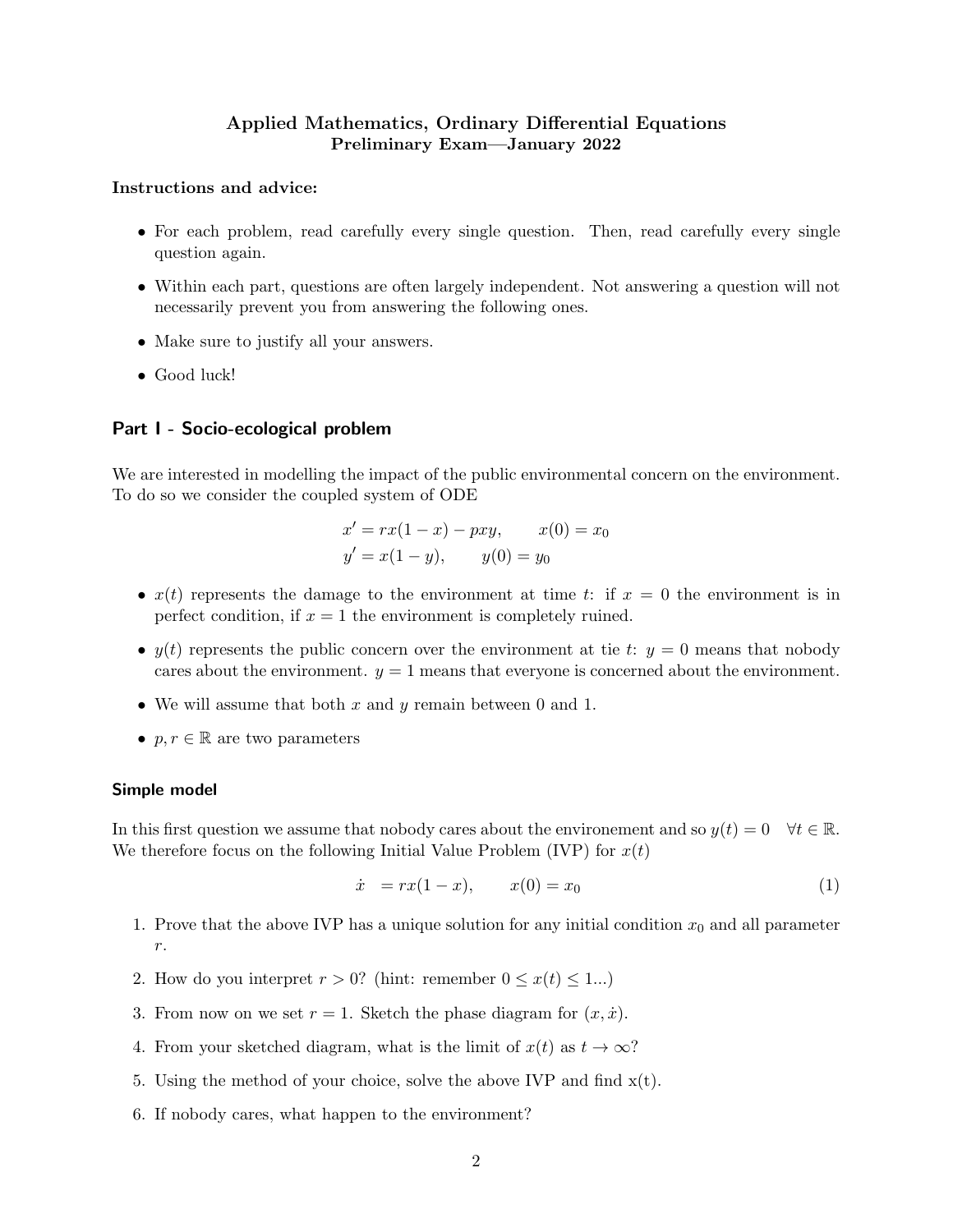#### Two-dimensional system

We now consider that the public is concerned about the environment and therefore  $x(t)$  is no longer uniformly equal to zero, and consider the full coupled system. We still assume that  $r = 1$ .

- 1. How do you interpret  $p > 0$ ? For the rest of the problem we will set  $p = \frac{1}{2}$  $\frac{1}{2}$ .
- 2. rewrite the system in the compact form

$$
\dot{X} = F(X), \qquad X(0) = X_0, \qquad X(t) \in \mathbb{R}.\tag{2}
$$

- 3. Prove that any point on the y−axis (i.e. x=0) is stationary.
- 4. Prove that is only stationary point away from the y−axis. For the rest of the problem we will call this point A.
- 5. Compute the Jacobian of  $F(X)$ , and explain why all stationary point on the y–axis are unstable (hint: remember  $0 \leq y(t) \leq 1$ .
- 6. Determine whether A is stable or unstable by looking at the eigenvalues of the linearized problem around A.
- 7. Sketch the full phase diagram for  $0 \leq x(t) \leq 1$  and  $0 \leq y(t) \leq 1$ .
- 8. Interpret your phase diagram, and describe the impact of the public concern over the environment. Can the environment ever be perfectly clean?

#### Realistic model

In this last part, we introduce  $z(t)$  which represent the public money spent to clean up the environment. The new coupled system is

$$
\dot{x} = x(1 - x - \frac{y}{2} - \frac{z}{4}), \tag{3}
$$

$$
\dot{y} = x(1-y), \tag{4}
$$

$$
\dot{z} = xy(1-z). \tag{5}
$$

We will assume that  $z(t) \geq 0$ .

- 1. How do you interpret the  $\frac{z}{4}$  and  $xy(1-z)$  terms?
- 2. Verify that  $B = (\frac{1}{4}, 1, 1)$  is a stationary point.
- 3. What are the eigenvalues of the Jacobian evaluated at B? Determine whether B is stable or unstable.
- 4. Assuming that the initial condition  $X_0$  is close to the stationary point B, describe the long term impact of public money spent on the environment.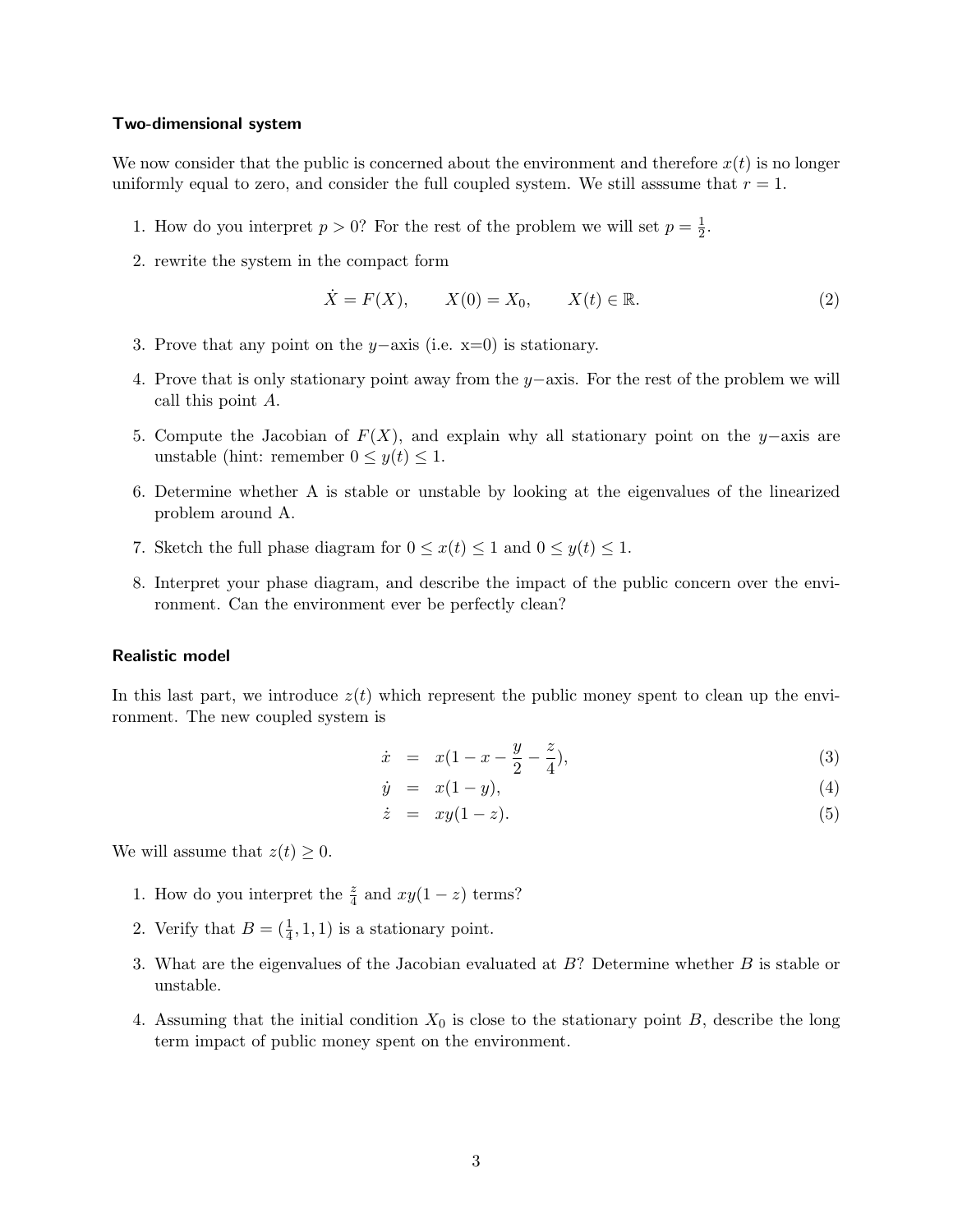# Part II - Power Series: The good, the bad and the ugly

## The bad

Consider the initial value problem

$$
yy'' + y'^2 = 0, \t y(0) = 1, \t y'(0) = 1.
$$
\t(6)

We assume that  $y(x)$  can be represented as a power series centered at  $x = 0$ , and therefore there exists a sequence of coefficients  $a_n$  such that

$$
y(x) = \sum_{n=0}^{\infty} a_n x^n.
$$
 (7)

We denote by  $y_0^{(n)}$  $t_0^{(n)}$  the *n<sup>th</sup>* derivative of *y* evaluated at  $x = 0$ .

- 1. Explain why finding the coefficients  $a_n$  might be challenging.
- 2. Using the Taylor expansion, find a relations between the coefficients  $a_n$  and the derivatives of y.
- 3. Using the initial conditions, find  $y_0^{(2)}$  $\binom{2}{0}$ . Differentiate the ODE to find an expression for  $y_0^{(3)}$  $\begin{matrix} \mathbf{0} \ 0 \end{matrix}$  ,  $y_0^{(4)}$  $y_0^{(4)}$  and  $y_0^{(5)}$  $\big\{ \begin{matrix} 0 \ 0 \end{matrix} \big\}.$
- 4. What are the first six coefficients of the power series solution?
- 5. What does the radius of convergence seem to be?

#### The ugly

Consider the initial value problem

$$
y'' + xy' + x^2y = 0, \t y(0) = 1, \t y'(0) = 1.
$$
\t(8)

- 1. Explain why seeking a power series solution is in this case a good strategy.
- 2. Find the the power series solution of the above IVP.
- 3. What can you say about its radius of convergence?

# Part III -Odd Differential Equations

#### Renaming the constant

Find all functions  $f(x)$  such that

$$
f'(x) + f(x) = f(0) + f(1).
$$
\n(9)

Hint: you should probably define  $C = f(0) + f(1)$